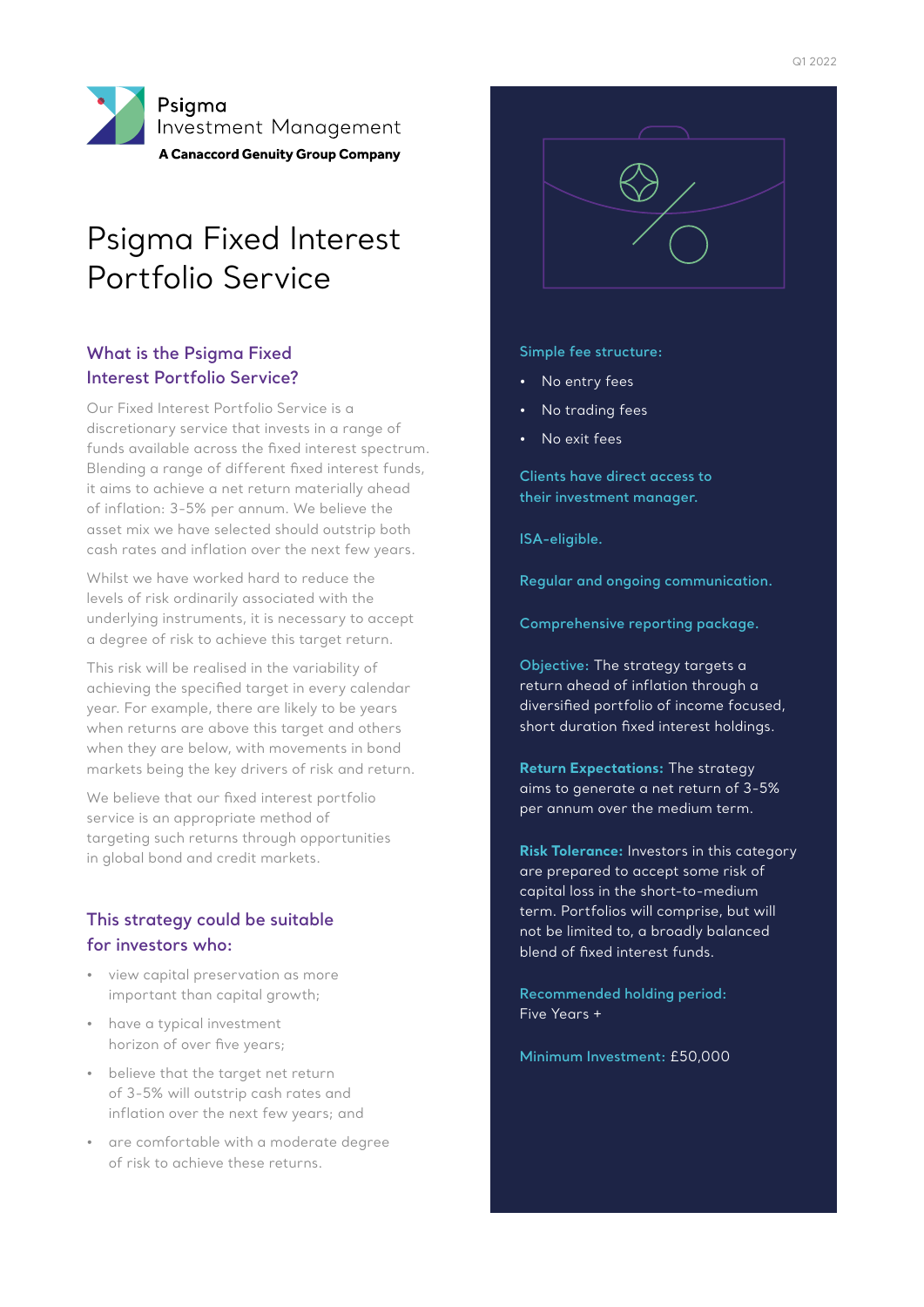# Fixed Interest Investment Range

The chart below illustrates the potential risk and return characteristics of the types of fixed interest investments - which are historically less volatile than equities - used in our portfolio.



# External Fund Manager Overview

Working with four specialist fixed interest managers, our portfolio is constructed using funds from across the fixed interest spectrum, including sovereign debt, investment grade corporate credit and high yield corporate credit.

| <b>SECTOR</b>                                      | <b>FUND</b>                                                              | <b>FUND MANAGER</b>            | <b>DETAILS</b>                                                                                                                                                            |
|----------------------------------------------------|--------------------------------------------------------------------------|--------------------------------|---------------------------------------------------------------------------------------------------------------------------------------------------------------------------|
| <b>Sovereign Debt</b>                              | Allianz Strategic Bond                                                   | Allianz                        | Outstanding capabilities in fixed interest management<br>with a well-resourced team. We have invested with Allianz<br>for over a decade.                                  |
|                                                    | Neuberger Berman<br><b>Short Duration</b><br><b>Emerging Market Debt</b> | Neuberger Berman               | Emerging market experts with deep resources and proven<br>capability to manage through all market conditions.                                                             |
| <b>Investment Grade</b><br><b>Corporate Credit</b> | <b>AXA Global Short</b><br>Duration                                      | <b>AXA</b>                     | World class team, long term proven track record in short<br>duration investing.                                                                                           |
|                                                    | <b>TwentyFour Corporate</b><br><b>Bond (Corporate Bonds)</b>             | TwentyFour Asset<br>Management | Boutique house who we work with to create these<br>bespoke mandates. Funds are designed to exploit and<br>maximise investment opportunities in fixed interest<br>markets. |
|                                                    | <b>TwentyFour Focus</b><br>(Short-Dated Corporate<br>Credit)             |                                |                                                                                                                                                                           |
| <b>High Yield</b><br><b>Corporate Credit</b>       | <b>AXA US Enhanced</b><br>High Yield                                     | <b>AXA</b>                     | Long-term proven track record in US short duration<br>investing. Credit selection is conservative in nature,<br>designed with limited interest rate sensitivity.          |
|                                                    | <b>Tikehau Strategic Focus</b><br>High Yield                             | Tikehau                        | Specialist manager in US high yield bonds, extensive<br>knowledge of this sub-sector. A tailored investment<br>offering, which helps to ensure liquidity for our clients. |
|                                                    | TwentyFour Asset<br>Backed Income                                        | TwentyFour                     | Boutique house who we work with to create bespoke<br>mandates. Funds are designed to exploit and maximise<br>investment opportunities in fixed interest markets.          |
|                                                    | Semper Total Return                                                      | Semper                         | Specialists in this niche asset class with great experience<br>and an excellent track record. The fund is nimble and<br>opportunistic.                                    |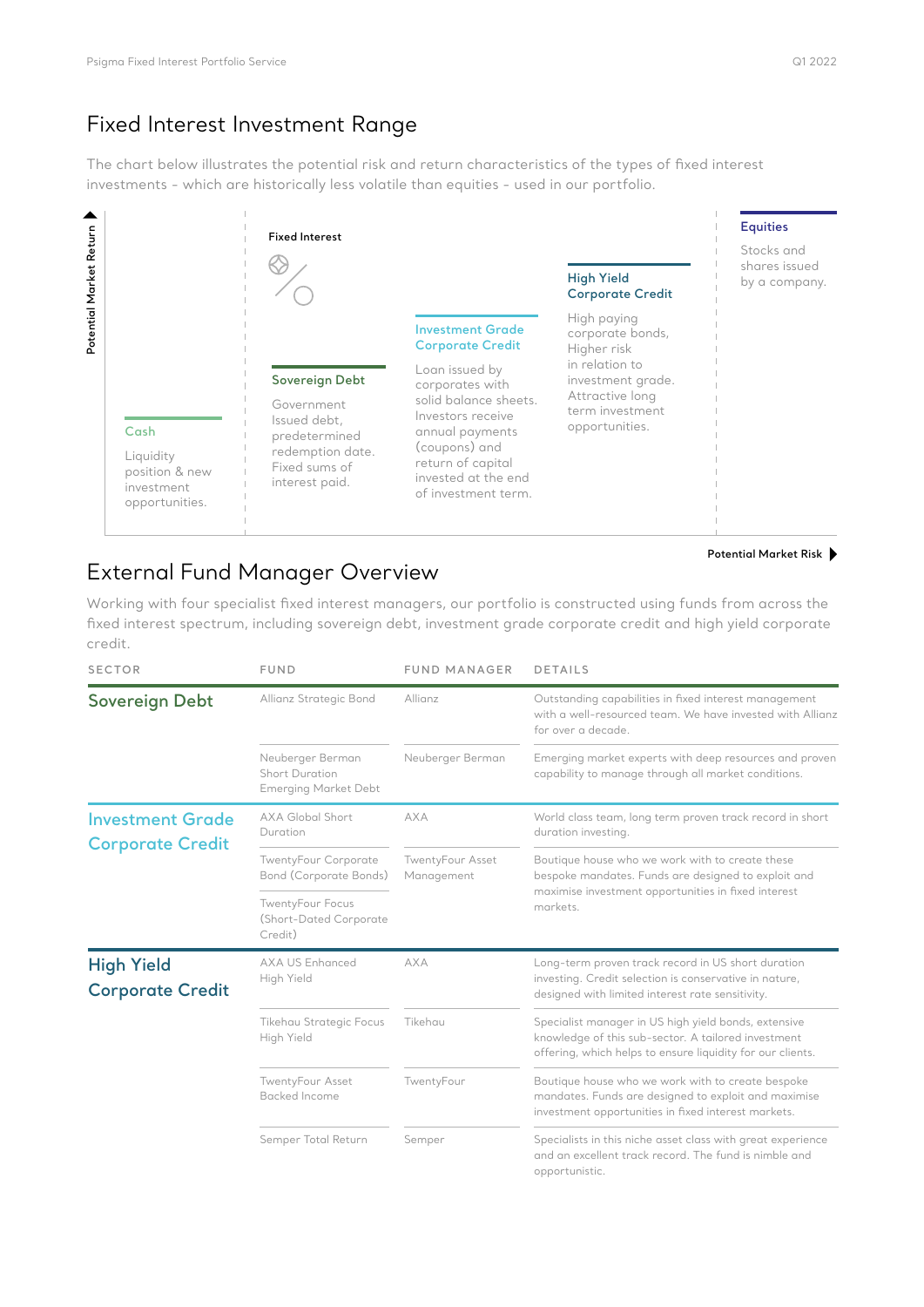### Psigma Fixed Interest Portfolio Net Performance (since inception)



# Why consider Psigma for a Fixed Interest Portfolio?



- We are global in our approach and do not have a specific focus on the UK.
- Our focus is totally flexible and we use a full "tool-kit" in bond markets; e.g. many different asset classes.
- We have tried to find an approach that helps to create predictable returns and mitigate risks.
- Through our external partnerships we have superb insight into markets and receive high quality research.
- Our investment team has over 40 years' collective experience investing in fixed interest markets.

#### Past performance is not a guide to future performance.

Yearly data relates to close of market on 31/12 in the preceding year to close of market on 31/12 in the stated year.

#Inception to date from 29/02/12.

\* This data represents the performance of the Psigma Fixed Interest Portfolio Service. All performance figures above are shown net of underlying fund charges and net of Psigma Investment Management fees applicable at the time. Currently the Psigma Fixed Interest Portfolio AMC is 0.50% plus VAT (charged pro rata on a monthly basis) and 0.12% custody, settlement and execution (charged pro rata on a monthly basis).

\*\* Inflation Source: CPI from the Office for National Statistics. Crown Copyright material is reproduced with the permission of the Office of Public Sector Information (OPSI). Reproduced under the terms of the Click-Use License.

\*\*\* Annual volatility statistics are reported on a rolling 12-month basis. Annual Volatility is a measure of the price variation of an investment over time. It is a contributor to defining the risk characteristics of a specific asset class or a portfolio of diverse investments.

Source: Interactive Data 31/03/2022.